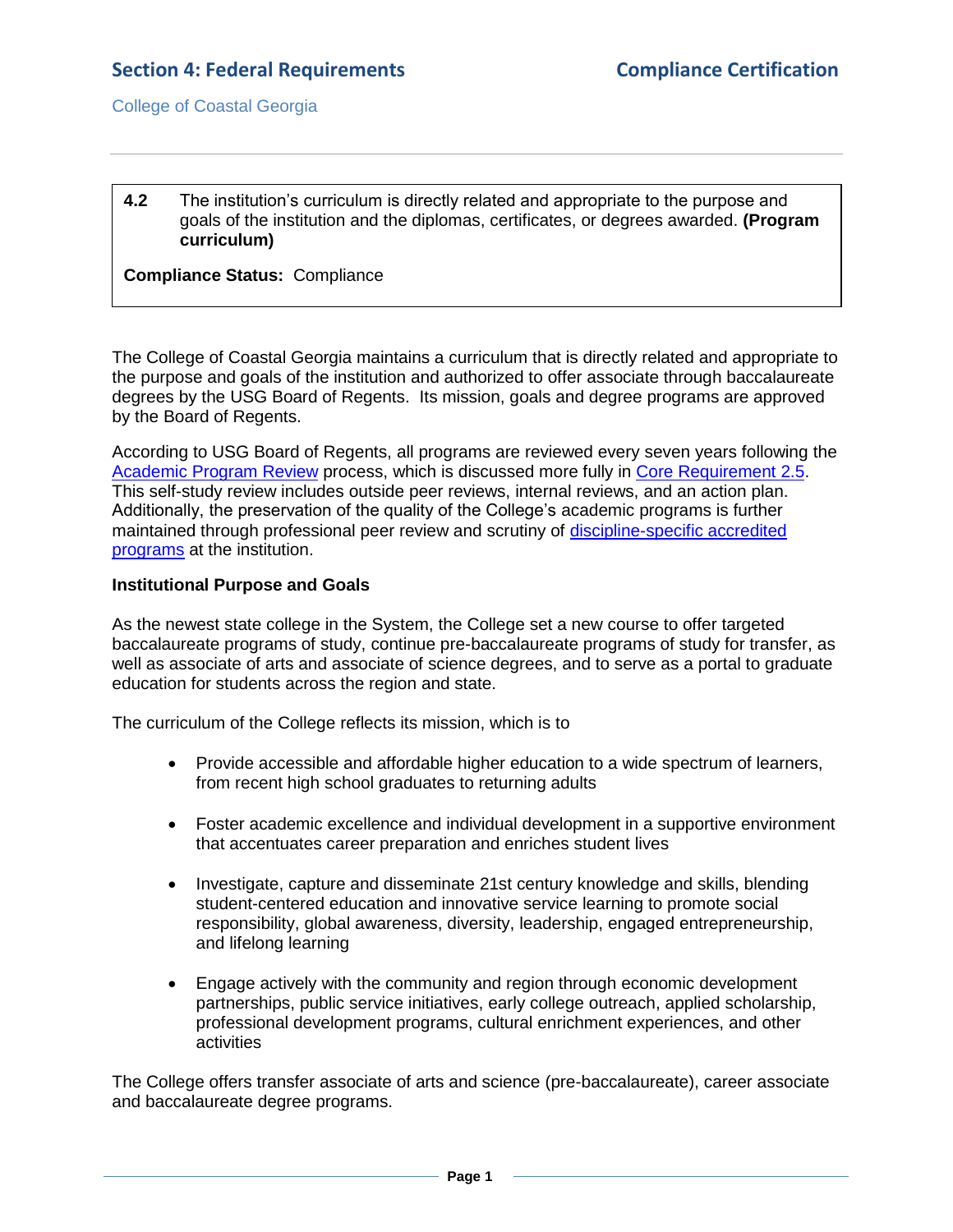College of Coastal Georgia

# **Pre-Baccalaureate**

Associate of Arts and Associate of Science transfer degree programs consist of a minimum of 60 semester credit hours of coursework required for graduation. The College awards either the Associate of Arts degree or the Associate of Science degree to the student who successfully completes the requirements of a pre-baccalaureate or college transfer program and requests the degree. The Associate of Arts and Associate of Science degrees are specifically designed as transfer programs; that is, they constitute the first two years of a four-year program of study leading to a baccalaureate degree.

# **Career Associate**

Career associate degree programs range from 69 to 78 semester credit hours of required coursework – see Table 1 below.

| Program                               | <b>Credit Hours</b> |
|---------------------------------------|---------------------|
| <b>Clinical Laboratory Technology</b> | 69                  |
| <b>Hospitality Management</b>         | 70                  |
| Nursing (RN)                          | 70                  |
| Radiologic Science                    | 78.                 |

#### **Table 1: Career Associate Credit Hour Distribution**

Career programs are designed to prepare graduates to seek employment in the area of their concentration immediately upon graduation. Students pursing career associate degrees may complete the requirements within five or six semesters.

#### **Baccalaureate**

As of academic year 2010-2011, the College has progressed forward to offer six baccalaureate degree programs (biological sciences with tracks in biology education, coastal ecology, and preprofessional; business administration in general business; health informatics; early childhood/special education; middle grades education; and nursing with programs for prelicensure BSN and for RN-to-BSN). These programs range in 122-127 hours with 60-62 hours of Core Curriculum/General Education requirements as required by the Board of Regents. Information regarding programs and curricular offerings can be found in the *[2010-2011 College](CCGAcatalog.pdf#page=54)  [of Coastal Georgia Catalog](CCGAcatalog.pdf#page=54)*.

In March 2011, the College received approval from the USG Board of Regents for two new baccalaureate degree programs to begin Fall Semester 2011. The Office of Institutional Effectiveness will submit a SACSCOC Substantive Change Prospectus for each program in April 2011.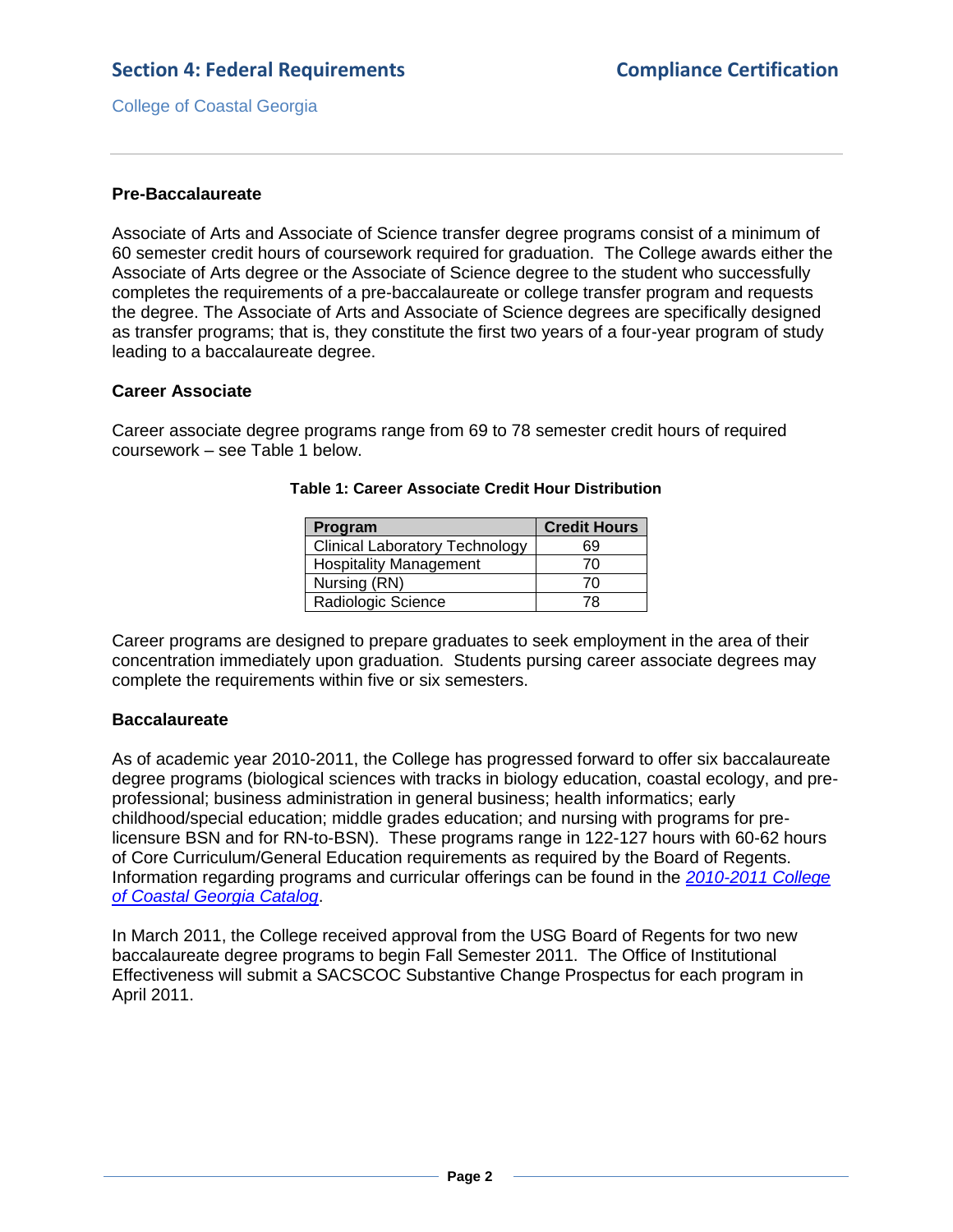College of Coastal Georgia

The new degree programs include:

- Bachelor of Science in Psychology
	- $\circ$  The program will consist of three areas of concentration: 1) an interdisciplinary concentration in the Psychology of Human Services, an emerging field at the intersection of psychology, health, and business; 2) an interdisciplinary concentration in Organizational and Community Leadership, an applied field based in organizational and community psychology and business; and 3) a traditional baccalaureate concentration in General Psychology
- Bachelor of Science in Mathematics with a Secondary Education in Mathematics track and a Mathematics track
	- $\circ$  The Secondary Education track will prepare future secondary mathematics teachers for the southeastern region of Georgia and beyond
	- $\circ$  The Mathematics track will prepare students to successfully pursue occupations in various industry and government positions requiring bachelor-level proficiency in the mathematical sciences, or graduate education in the mathematical sciences and engineering

#### **Curricular Development and Approval**

The USG's degree approval process ensures that each program contributes to the mission of the institution. (See further discussions of degree approval processes in [Comprehensive](3.4.1.pdf#page=1)  [Standards 3.4.1](3.4.1.pdf#page=1) and [3.4.10.](3.4.10.pdf#page=1))

While it is generally accepted at most institutions of higher education that faculty have responsibility for the development of curriculum and programs, the *2010-2011 College of Coastal Georgia [Full-Time](FTfacultyhandbook.pdf#page=38) & [Part-Time](PTfacultyhandbook.pdf#page=19) Faculty Handbooks* assert that faculty and departments are responsible for recommending new or changes to current courses in the curriculum and that suggestions for the development of new programs should be coordinated by the respective School Dean who has primary responsibility for offering the program. Furthermore, the proposed program must be consistent with the College's mission and strategic plan.

The formal process for adding new courses or changing existing courses includes (1) submission of a "Proposed Curriculum, Policy, or Procedure Change" to the appropriate School Dean for approval; (2) submission to the Vice President for Academic Affairs (VPAA) for review of completeness and accuracy; (3) submission to the College's Curriculum Committee for approval; (4) submission to the Faculty Senate for approval; and (5) submission to the President for final approval.

The formal process for adding a new program includes (1) formal needs assessment study as prescribed by the *[USG Board of Regents New Academic Program Guidelines](4.2.fNewProgramCriteria.pdf#page=1)*; (2) submission of the needs assessment to the School Dean for approval; (3) submission to the VPAA for approval; (4) submission to the College's Curriculum Committee for approval; (5) submission to the Faculty Senate for approval; and (6) submission to the President for approval, who then submits the proposal to the Board of Regents for review and final approval.